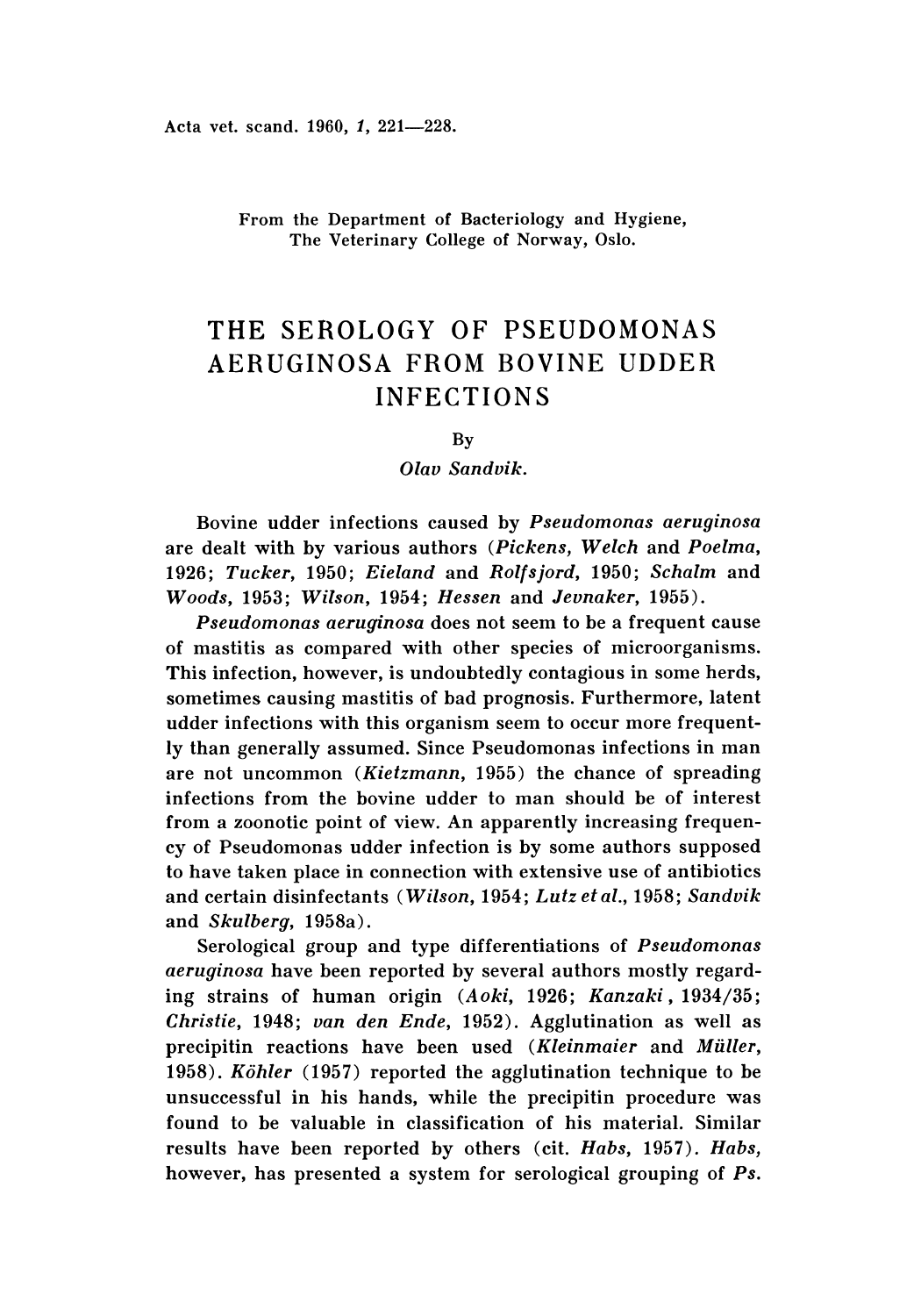*aeruginosa* based on heat-resistant O-agglutinogens, thus avoiding the influence of the complex heat-labile antigens. The heat-labile antigens were to some extent found to inhibit the heat-resistant antigens, somewhat analogous to the activity of the Salmonella Vi-antigen. The inhibition was neutralized by boiling. This fact was found to be most important in the preparation of antisera. *Habs* reported that the method was used with success for classification of strains isolated mainly from human sources, and some strains from water samples. Altogether *Habs* included 12 different O-groups in this system. Most of the groups were not found to possess common O-antigens, but in some groups common O-antigens were demonstrated in addition to the predominating group-specific antigen. *Müller* and *Kleinmaier* (1958), and *Kleinmaier, Schreil* and *Quincke* (1959) made further analysis of the O-antigens of *Ps. aeruqitiosa,* and *Kleinmaier, Schreiner* and *Graeff* (1958) studied the heat-labile antigens of this species.

Because of the enzootic tendency observed in many cases of Pseudomonas udder infections, the present investigations were carried out to make further differentiation of the isolated strains in an attempt to examine the enzootology. Comparisons were therefore also made with strains from various other sources.

# MATERIAL AND METHODS

*Strains.* The strains were partly isolated at this institute and partly obtained from other laboratories. Of a total number of 116 strains 63 were isolated from bovine udder infections and 13 from milking machines in herds in which Pseudomonas udder infections were diagnosed (table 2). When 2 or more strains from the same quarter are included, the isolations have taken place at more than 14 days intervals, occasionally after treatment with antibiotics. 19 strains were from water samples or milk samples after preincubation, without any connection with udder infections. 19 strains were obtained from various animal sources including fowl, pig, dog, rabbit and cattle.

All strains were found to be typical for the species *Ps. aeruginosa* according to pigmentation and other cultural, morphological and biochemical properties.

*Preparation of group-specific antisera.* Only strains being stable in normal rabbit serum and 3.5 % NaCI solution when tested by the slide agglutination test as described below, were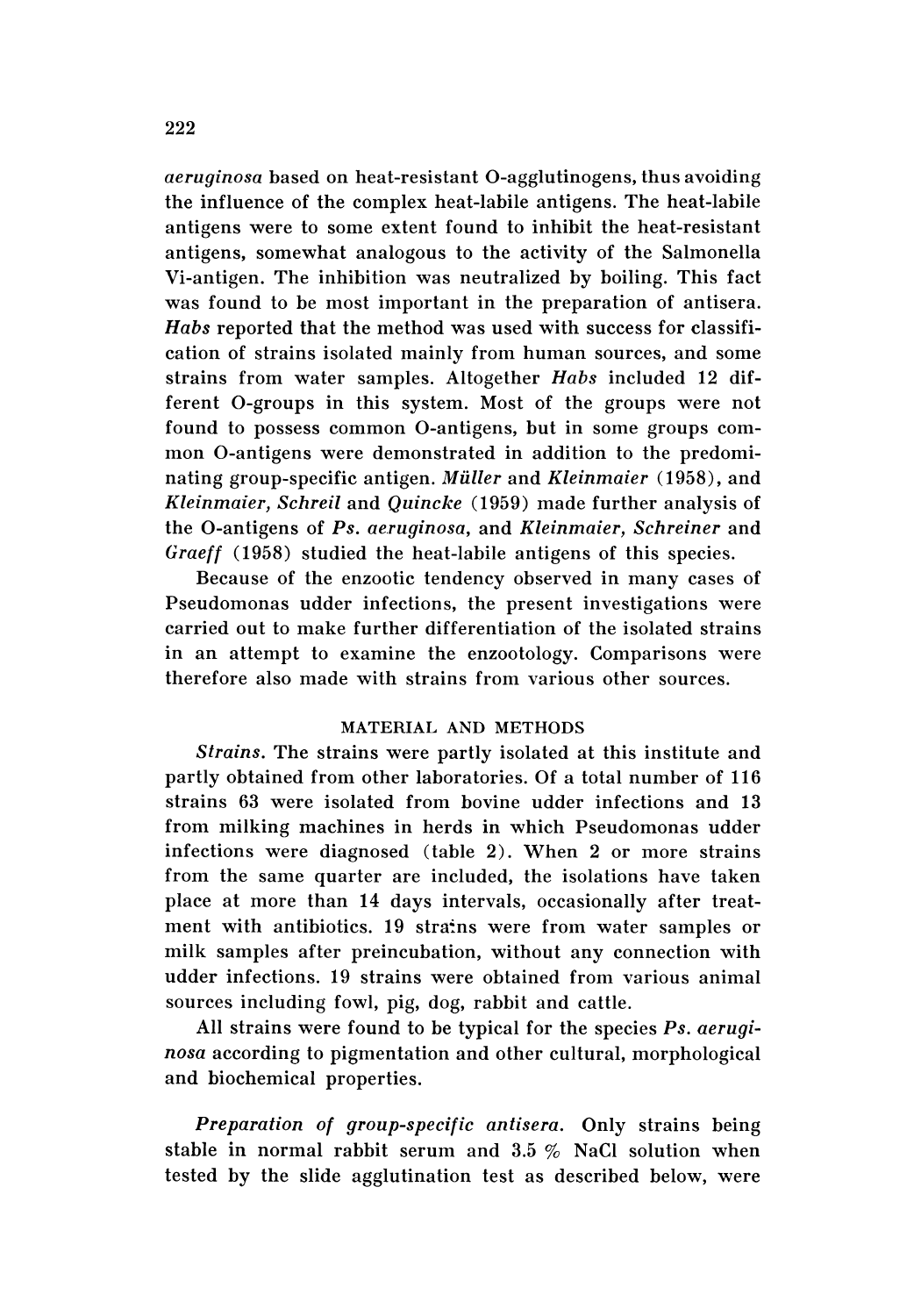used for immunization. The strains were cultured on nutrient agar for 20 hrs at  $37^{\circ}$  C. The cultures were then harvested suspending the cells from each petri dish in 3-4 cc physiological saline, after which the suspensions were heated at  $100^{\circ}$  C for  $2\frac{1}{2}$  hrs according to *Habs* (1957). Dilutions equal to about 6.109 organisms per  $cc$  were injected i.v. into rabbits in amounts of  $0.5$ , 1, and 1.5 cc at 6 days intervals. The rabbits were generally bled 6 days after the final injection. Sera were prepared in the ordinary way and preserved by the addition of merthiolate to a final concentration of  $1:10000$ . For the present investigation, 7 unabsorbed sera were used. Details regarding these sera and the corresponding homologous antigens are given in table 1. Because of the predominance of the main antigen component, absorption of the additional components was not found to be necessary. These findings are similar to those already described by *Habs*.

|     | <b>Strains</b>    | 1 11 U L U L 1<br>Titres (by the slide agglutination test): |                                    |       |             |        |             |       |  |  |  |
|-----|-------------------|-------------------------------------------------------------|------------------------------------|-------|-------------|--------|-------------|-------|--|--|--|
| No  | Isolated from     | Serum                                                       | Serum<br>Serum<br>Ш<br>11<br>1:150 |       | Serum<br>IV | Serum  | Serum<br>VI |       |  |  |  |
|     | Bovine mastitis   |                                                             |                                    |       |             |        |             |       |  |  |  |
| Н   | Bovine mastitis   |                                                             | 1:150                              |       | (1:10)      |        |             |       |  |  |  |
| Ш   | Bovine mastitis   |                                                             |                                    | 1:125 | (1:10)      |        |             |       |  |  |  |
| IV  | Bovine mastitis   |                                                             |                                    |       | 1:150       |        |             |       |  |  |  |
| V   | Bull semen        |                                                             |                                    |       |             | 1:125  | 1:40        |       |  |  |  |
| VI  | Dog (otitis ext.) |                                                             |                                    |       |             | (1:10) | 1:150       | 1:10  |  |  |  |
| VII | Chicken (coryza)  |                                                             |                                    |       |             |        |             | 1:400 |  |  |  |

*Table 1.*

 $-$  indicates: no agglutination at serum dilution 1:10.

 $(1:10)$  indicates: weak reaction at serum dilution 1:10.

The *slide agglutination test*. The test was carried out mainly according to the description given by *Kleinmaier* (1957). Spontaneously agglutinating strains were excluded by checking with normal rabbit serum and 3.5  $\%$  NaCl solution. The initial serum dilutions were 1:10. Strains giving positive reactions at this dilution were tested at dilutions  $1:25, 1:50, 1:75, 1:100, 1:150, 1:200$ etc. until the endpoint was reached.

#### **RESULTS**

No problems regarding mucoid strains as reported by *Kleinmaier* (1957) were met within this material, and only 4 strains had to be excluded because of spontaneous agglutination.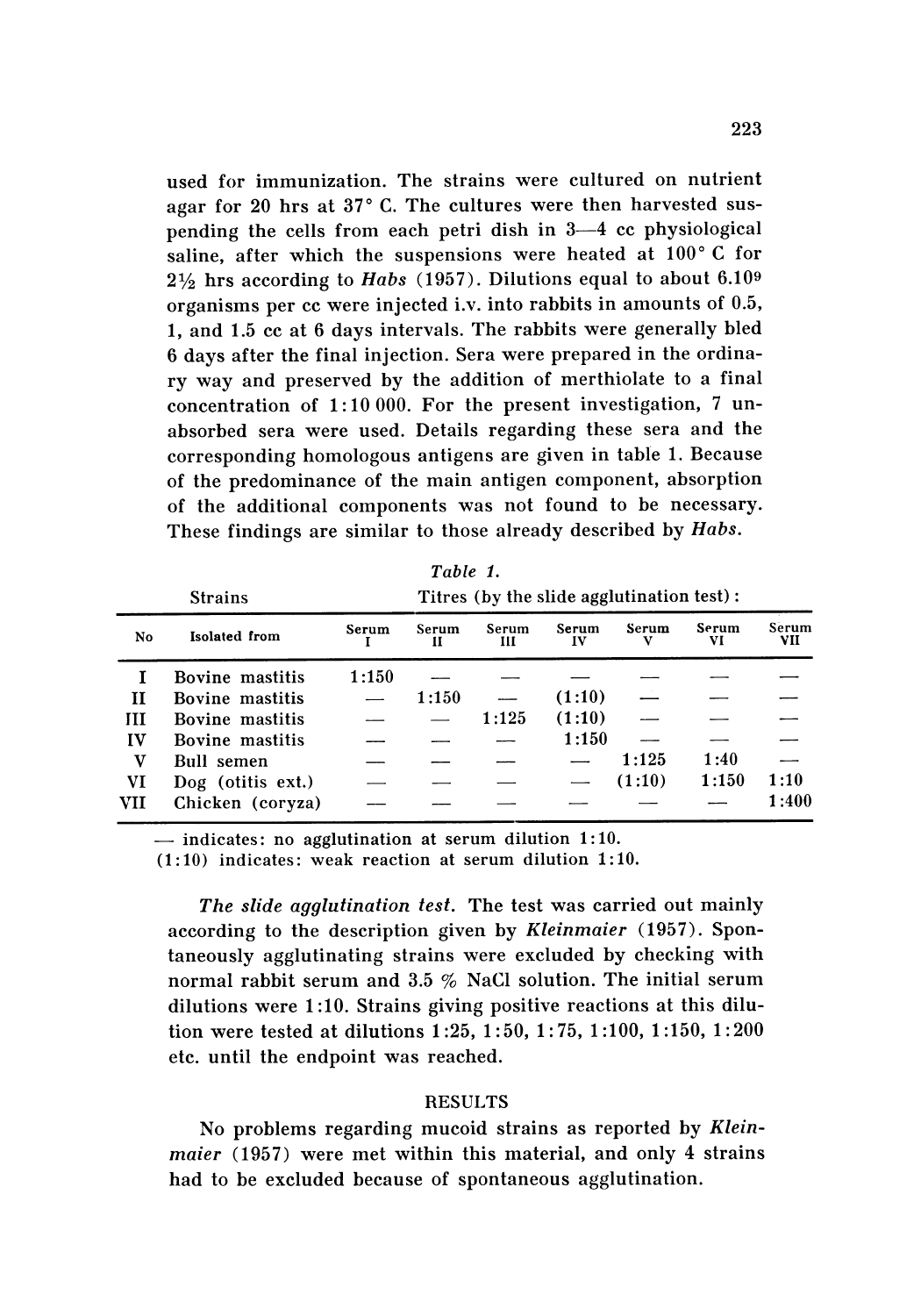| Gronp no.                                                  |                           |                                                  | $\mathbf{I}$                                          | I                                      |                          |                                                |                                                    | $\Xi$                              |                            |                                    |                                     |                                           | $\mathbf{N}$             |
|------------------------------------------------------------|---------------------------|--------------------------------------------------|-------------------------------------------------------|----------------------------------------|--------------------------|------------------------------------------------|----------------------------------------------------|------------------------------------|----------------------------|------------------------------------|-------------------------------------|-------------------------------------------|--------------------------|
|                                                            | Ę                         |                                                  | I                                                     |                                        |                          |                                                |                                                    |                                    |                            |                                    |                                     |                                           |                          |
|                                                            | $\overline{v}$            |                                                  |                                                       |                                        |                          |                                                |                                                    |                                    |                            |                                    |                                     |                                           |                          |
|                                                            | >                         |                                                  | I                                                     |                                        |                          |                                                |                                                    |                                    |                            |                                    |                                     |                                           |                          |
|                                                            | $\geq$                    | $-$ or $(1:10)$                                  | $1:10$ or $(1:10)$                                    | (1:10)                                 | $-$ or $(1:10)$          |                                                | I                                                  | $-$ or $(1:10)$                    |                            |                                    |                                     |                                           | $(1:100 - 150)$<br>1:100 |
|                                                            | Ξ                         |                                                  | I                                                     |                                        |                          |                                                | $\overline{\phantom{a}}$                           | $(1:100 - 125)$<br>1:100           |                            |                                    |                                     |                                           | I                        |
| Agglutination titres with serum no. (slide agglutination): | $\blacksquare$            |                                                  | $(1:100 - 125)$<br>1:100                              |                                        |                          |                                                |                                                    |                                    |                            |                                    |                                     |                                           |                          |
|                                                            |                           | $(1:125 - 175)$<br>1:125                         |                                                       | 1:125                                  | $(1:125 - 150)$<br>1:125 | $(1:100 - 150)$<br>1:100                       | $(1:125 - 175)$<br>1:125                           |                                    | $(1:125 - 175)$<br>1:125   | 1:100                              | 1:100                               | $(1:125 - 175)$<br>1:125                  | $\overline{\phantom{a}}$ |
| Type of infection<br>infected quarters<br>Jo 19dmuN        |                           | Acute and subacute<br>mastitis<br>$\frac{8}{16}$ | mastitis (1)<br>$\widehat{a}$<br>Acute<br>Latent<br>ಌ | mastitis<br>Acute<br>$\mathbf{\Omega}$ | nastitis<br>Acute<br>Ļ   | te mastitis<br>Subacu<br>$\mathbf{\mathbf{t}}$ | Acute mastitis (2)<br>$\widehat{E}$<br>Latent<br>S | Latent<br>$\overline{\phantom{a}}$ | te mastitis<br>Subacu<br>က | nastitis<br>Acute<br>$\overline{}$ | mastitis<br>Acute<br>$\blacksquare$ | Unknown                                   | Unknown                  |
| infected cows<br>Jo 19dmuN                                 |                           | $\mathbf{1}$                                     | က                                                     | $\mathbin{\blacksquare}$               | ⊣                        |                                                | S                                                  |                                    | ణ                          | $\overline{\phantom{0}}$           | $\blacksquare$                      |                                           |                          |
|                                                            | ranines<br><b>SuilliM</b> |                                                  | ı0                                                    |                                        |                          |                                                |                                                    | က                                  | N                          | ↽                                  |                                     |                                           |                          |
| Number of<br>strains isol-<br>ated from :                  | infections                | $\Omega$                                         | అ                                                     | అ                                      | ∞                        | ᢦ                                              | $\bullet$                                          |                                    | ಣ                          | $\overline{\phantom{a}}$           |                                     | ₩                                         | s                        |
| Udder<br>or<br>place<br>Herd                               |                           | ≺                                                | $\mathbf{a}$                                          |                                        | $\circ$                  | ≏                                              | $\boxed{1}$                                        | L,                                 | ت                          | Ξ                                  | I                                   | Ob-<br>tained<br>from<br>Great<br>Britain |                          |

Table 2.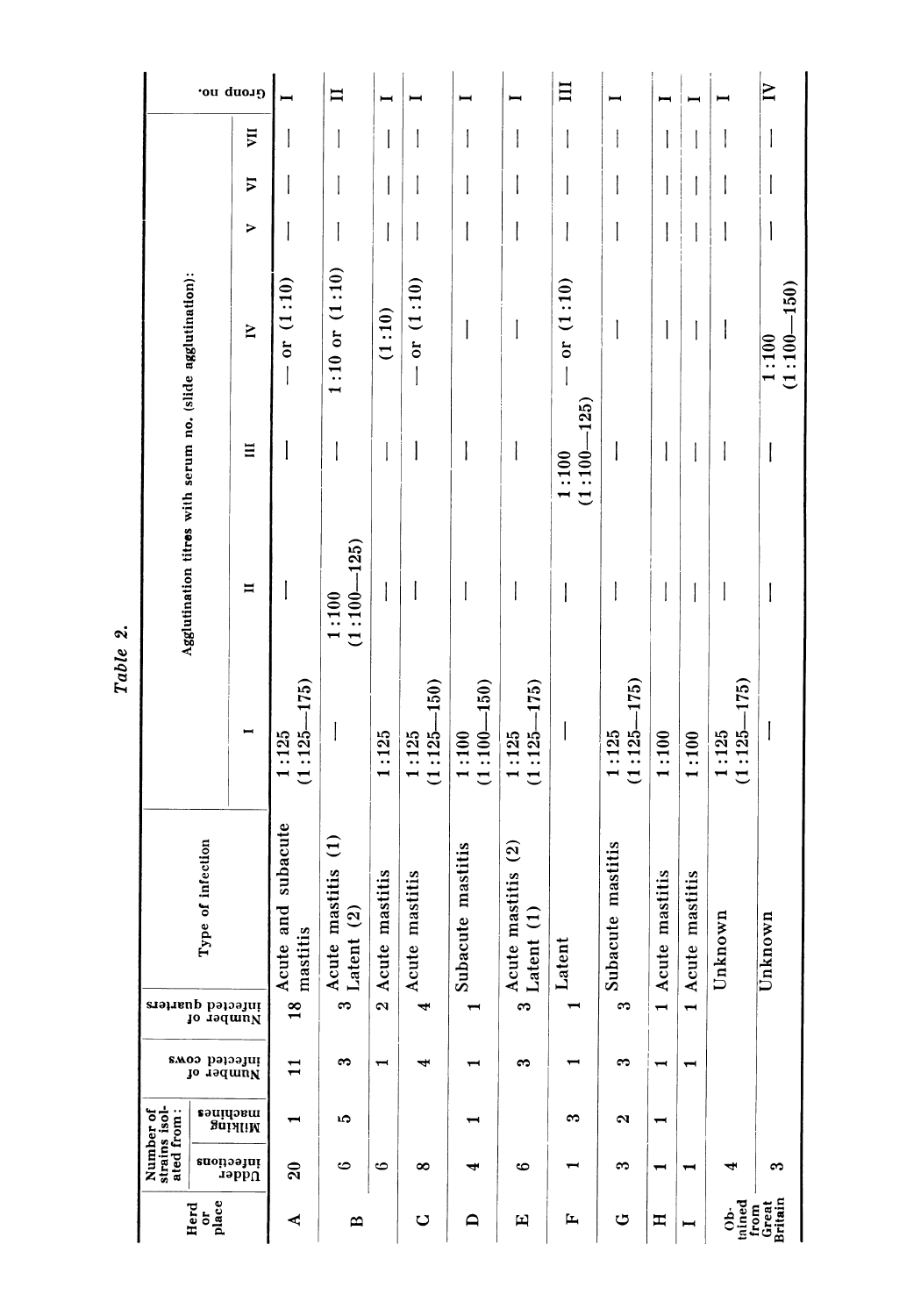The agglutination titres are shown in table 2 and 3. Spontaneously agglutinating strains are not included in the tables. The group numbers I to VII in the last column in these tables refer to the antigenic relationship to the representative strains I to VII in table 1 respectively. The roman numerals are those of provisional groups established in this laboratory for grouping of Ps. aeruginosa.

Except for 2 strains which showed spontaneous agglutination, all strains isolated from bovine udder infections and milking machines were agglutinated by one or two sera (table 2), showing close antigenic relationship to one of the first 4 representative strains presented in table 1. The strains from various sources (table 3) could in a similar manner in most cases be put into one of the 7 O-groups. 2 strains from bull semen exhibited spontaneous agglutination.

| Isolated                                                    | Number<br>of cases<br>(strains) |       |              | Group                      |    |                            |                         |       |              |
|-------------------------------------------------------------|---------------------------------|-------|--------------|----------------------------|----|----------------------------|-------------------------|-------|--------------|
| from                                                        |                                 | I     | $\mathbf{I}$ | III                        | IV | $\mathbf{v}$               | VI                      | VII   | no.          |
| Water sam-<br>ples and<br>preincuba-<br>ted milk<br>samples | 18                              |       |              |                            |    | 1:100<br>$(1:100-$<br>150) | 1:25<br>$(1:25-$<br>50) |       | $\mathbf{v}$ |
| Water samp.                                                 | $\mathbf{1}$                    | 1:150 |              |                            |    |                            |                         |       | I            |
| Chicken<br>(coryza)                                         | 3                               |       |              |                            |    |                            |                         | 1:400 | VII          |
| ,                                                           | $\mathbf{1}$                    |       |              | 1:50                       |    |                            |                         |       |              |
| Calf<br>(intestinal)<br>infect.)                            | $\overline{2}$                  |       |              | 1:25                       |    |                            |                         |       |              |
| ,,                                                          | $\mathbf{1}$                    |       |              | 1:100                      |    |                            |                         |       | III          |
| <b>Bull</b> semen<br>and prepu-<br>tial liquid              | $\bf{3}$                        |       |              | 1:100<br>$(1:100-$<br>125) |    |                            |                         |       | III          |
| ,,                                                          | 3                               |       |              |                            |    |                            |                         |       |              |
| <b>Bull</b> semen                                           | $\mathbf{1}$                    |       |              |                            |    | 1:125                      | 1:50                    |       | v            |
| Dog (otitis<br>externa)                                     | $\mathbf{1}$                    |       |              |                            |    | (1:10)                     | 1:150                   | 1:10  | VI           |
| Swine<br>(pneumonia)                                        | $\overline{2}$                  | 1:125 |              |                            |    |                            |                         |       | I            |

Table 3.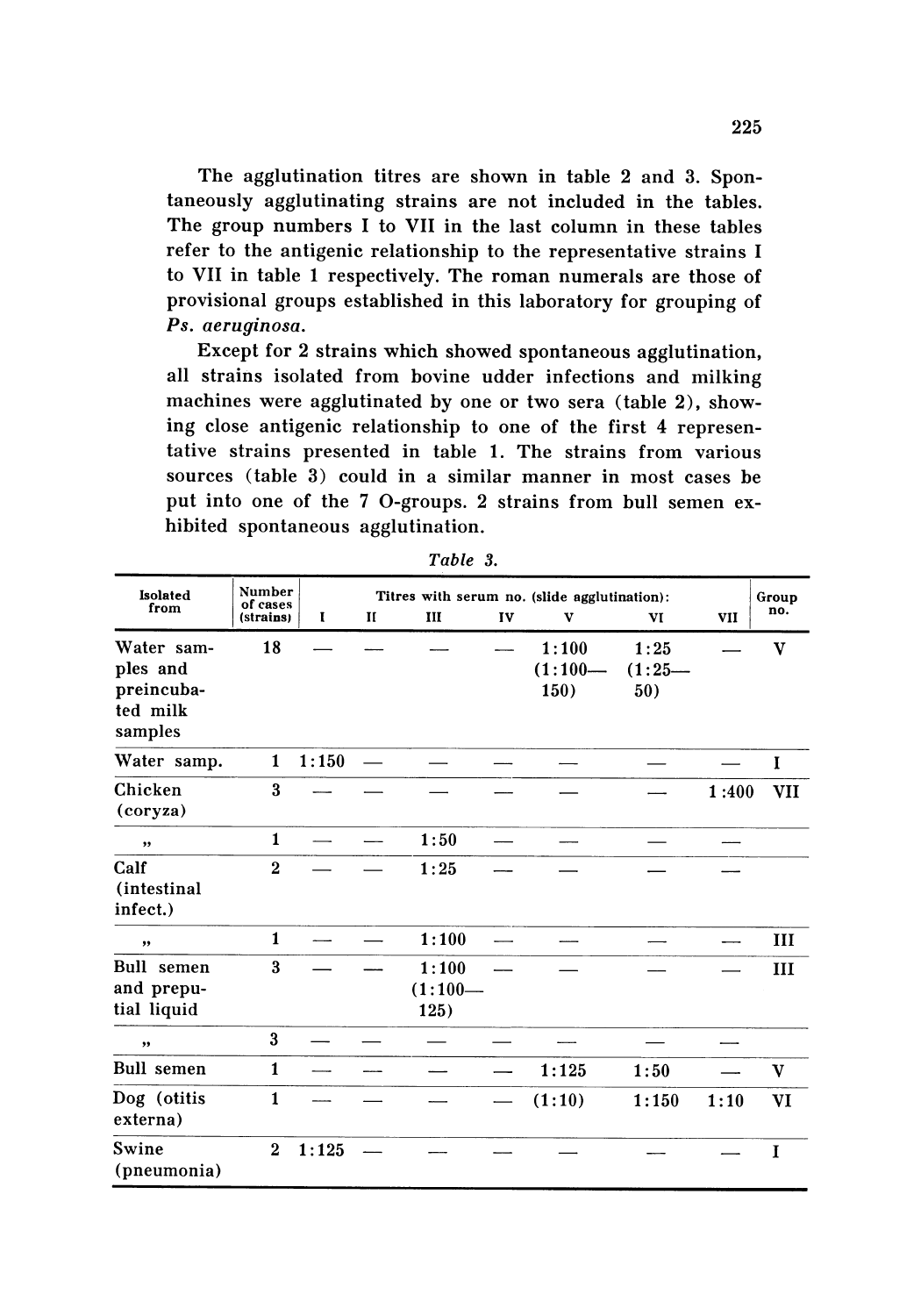# DISCUSSION AND CONCLUSION

The present investigations seem to confirm the value of group differentiation of *Pseudomonas aeruginosa* according to the method presented by *Habs* (1957). Thus, the majority of strains investigated has by analysis of the heat-resistant O-agglutinogens been differentiated into 7 O-groups. The O-groups have only to small extent exhibited common O-antigens when tested according to the described technique. Regarding the groups IV, (V), VI and VII, however, common O-antigens with other groups occurred in addition to the predominating group-specific antigens. In spite of this, group differentiation by unabsorbed sera was possible because of the extensive predominance of the main antigen.

In the material consisting of strains isolated from mastitis and latent udder infections, 4 O-groups, I, II, III and IV have been demonstrated. The O-group I has by far been the most frequently diagnosed, having been demonstrated in 7 out of 9 infected herds in Norway. 4 out of 7 strains obtained from cases of udder infections in Great Britain also belonged to this group. The remaining 3 groups have only been demonstrated in one herd each. It seems therefore likely that even other O-groups will occur by further serological examinations of Pseudomonas udder infections. More than one O-group in one and the same infected herd have only been observed once (herd B, table 2). In that case one cow was found to be infected with group I,  $3\frac{1}{2}$  years after an infection with group II had been demonstrated in 3 cows. On the other hand, one and the same group has been found to remain in the same herd for months, thus demonstrating the serological stability of the groups. The serological relationship between the strains isolated from udder infections and those vegetating in the milking machines on farms where such corresponding studies were made, confirms the conclusions by *Sandvik* and *Skulberg* (1958) who consider the milking machines to be a frequent source of Pseudomonas infections, and also being an important vehicle of spreading the infection within infected herds.

The comparatively small number of strains isolated from water samples and preincubated milk samples belonged to 0 group V with the exception of one strain from a water sample which belonged to group I. It seems probable that although most strains of *Ps. aeruginosa* present in the water flora may belong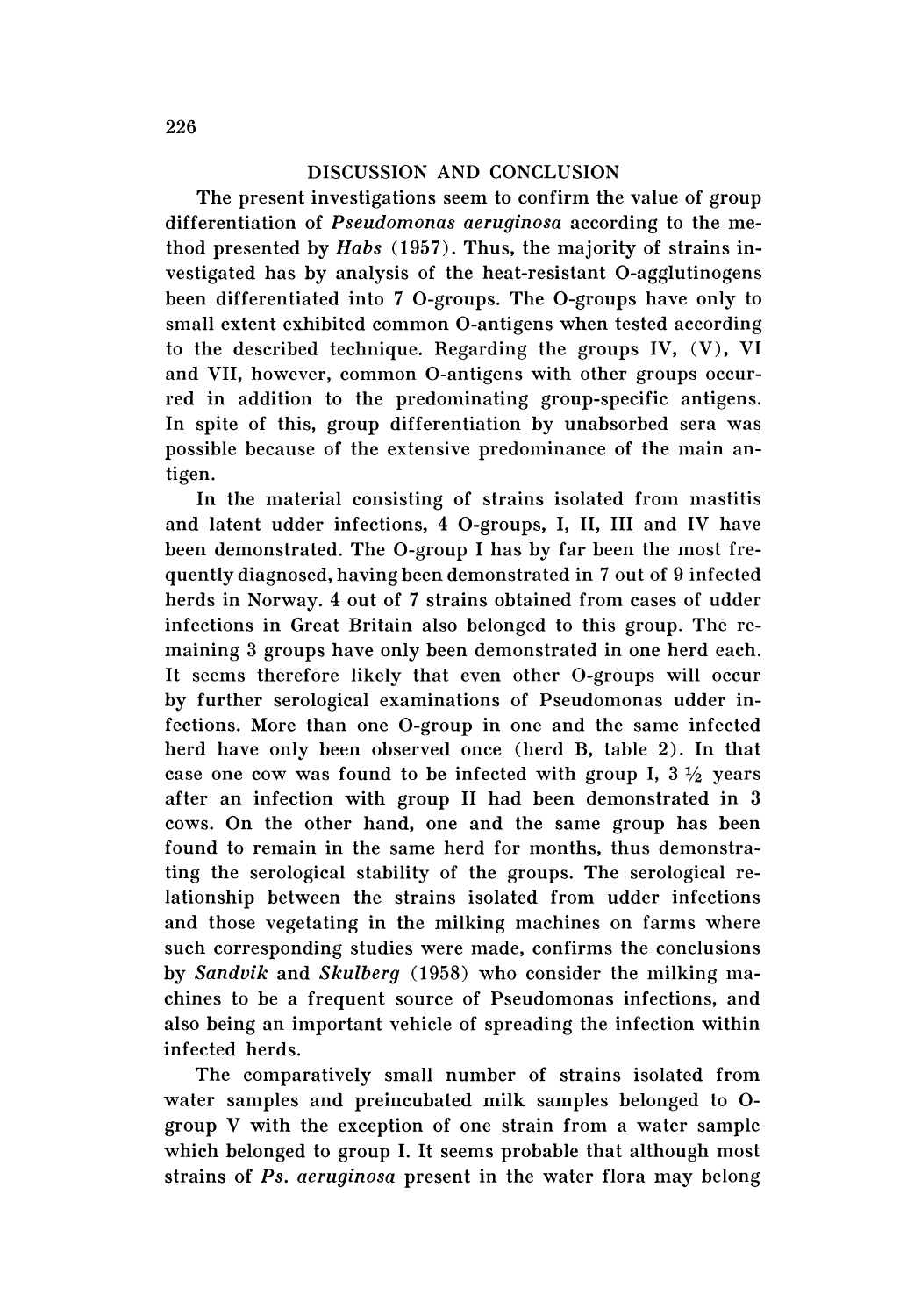to more saprophytic groups, also groups with pathogenic properties may exist, and water is considered to be an important source of pathogenic strains of *Ps . aeruginosa.* This is a great problem in connection with the resistance of *Ps. aeruginosa* to certain ty pes of disinfectants which may cause a selection of this organism for example in dairy utensils *(Sandvik* and *Skulberg* 1958b).

In some cases members of the O-groups I and III have also been isolated from animal sources other than udder infections.

Further serological studies on the species *Ps . aeruginosa* will undoubtedly reveal an increasing number of groups and types. Although a complete serological system regarding this species obviously may be very complicated, serological examinations have proved to be valuable in studying the enzootology of isolated outbreaks. As to the strains from bovine udder infections, the differentiation seems to be less complex than for the species as a whole, because of the clear tendency of the majority of strains to belong to group I. A routine and systematic serological classification of strains isolated from udder infections would be of value in establishing the pathogenic properties of the strains and in tracing the ways of spreading infections.

# *Acknowledgments*

I am greatly indebted to Dr. C. D. *Wilson,* Veterinary Laboratory, Weybridge; Dr. E. *Thai,* State Veterinary Institute, Stockholm; and Dr. *E. Eieland*, Veterinary Public Health Laboratory, Trondheim, all for providing strains of *Ps, aeruginosa.*

# **REFERENCES**

- Aoki, K.: Zbl. Bakt., I. Abt. Orig. 1926, 96, 186.
- *Christie, R.: Aust. J. exp. Biol. med. Sci. 1948, 26, 425.*
- *Eieland, E.* & *Rolfsjord, L.:* Nord. Vet.-Med. 1950, 2, Suppl., 32.
- *Habs , I.:* Z. Hyg. Infekt.-Kr. 1957, 144, 218.
- *Hessen, L.* & *Jevnaker, I.:* MedlemsbI. norske Vet. foren. 1955, 6, 165.
- *Kanzaki, K.: Zbl. Bakt., I. Abt. Orig. 1934/35, 133, 89, 94, 99.*
- *Kietzmann, I.:* ZbI. Bakt., I. Abt. Ref. 1955, 156, 117.
- *Kleinmaier, H.:* Zbl. Bakt., I. Abt. Orig. 1957/58, *170, 570.*
- Kleinmaier, H. & Müller, H.: Zbl. Bakt., I. Abt. Orig. 1958, 172, 54.
- *Kleinmaier, H., Schreil,* W. & *Quincke, G.:* ZbI. Bakt., I. Abt. Ortg. 1959, 174, 229.
- *Kleinmaier, H., Schreiner, E.* & *Graeff, H.:* Z. Immun.-Forsch. 1958, 115, 492.
- *Kohler, W.: Z.* Immun.Forsch, 1957, 114, 282.
- *Lutz, A., Schaeffer, A. & Hofferer, M. J.: Ann. Inst. Pasteur, 1958, 95,* 49.